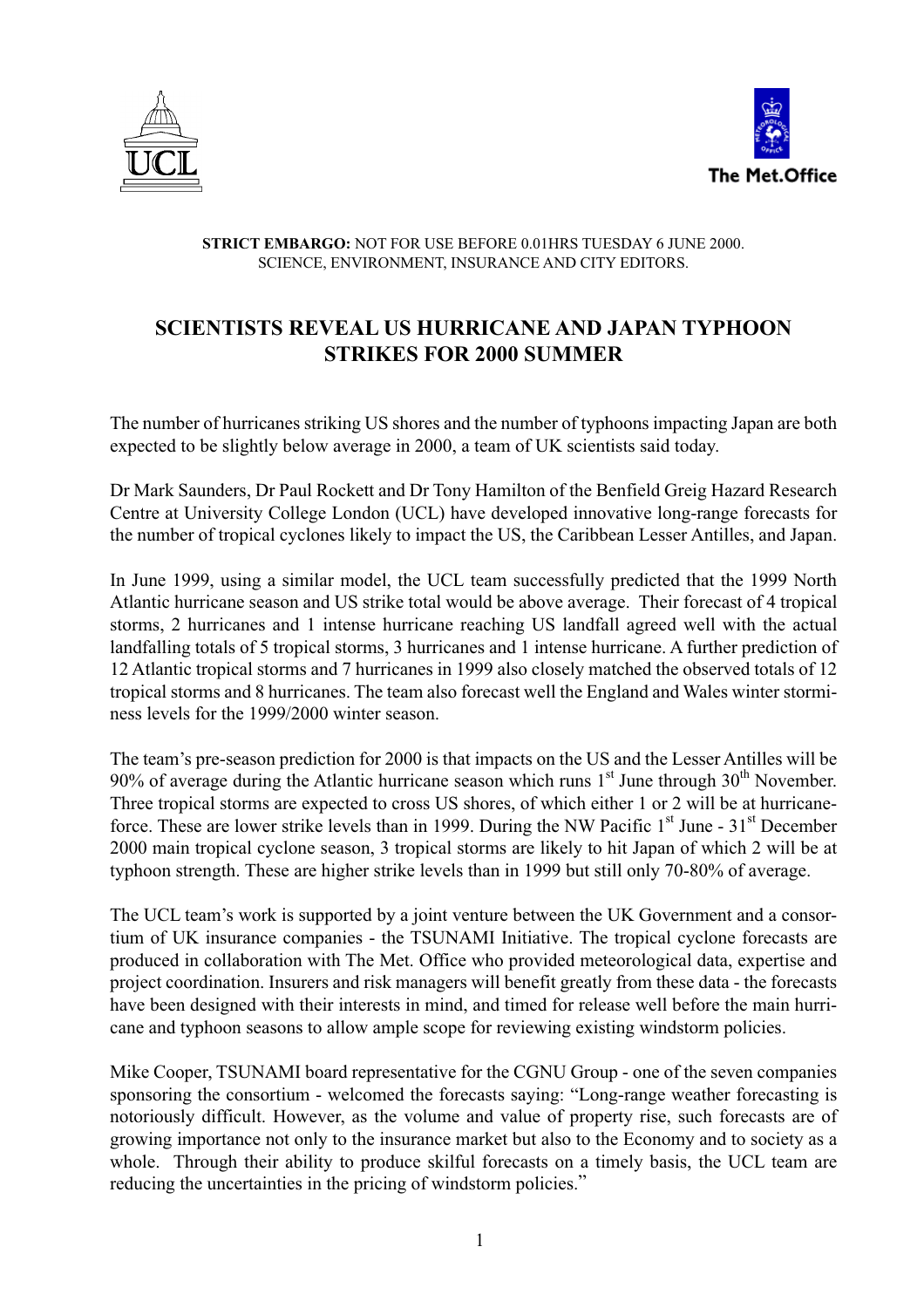Mark Gibbs, Head of The Met. Office Consultancy Group, praised the scientists efforts and commented; "The Met. Office is always keen to support research that offers potential benefits to its many customers. This research complements ongoing Met. Office projects to reduce hurricane and typhoon track errors, and to produce seasonal weather forecasts in the tropics and extra-tropics."

The UCL forecasts are prepared using advanced statistical methods and historical climate data back to 1950. Predictors comprise a mix of current sea surface temperatures, and model predictions for sea surface temperatures at the time (August-October) of the 2000 hurricane and typhoon seasons. The main factors in the calculation are the expectations, during the summer and autumn of 2000, for neutral or slightly negative ENSO conditions in the tropical Pacific, and for neutral sea surface temperatures in the tropical north Atlantic. Both these factors are linked to slightly below average hurricane and typhoon seasons.

Hurricanes rank above earthquakes and floods as the United States' costliest natural disaster. Typhoons are the most expensive and deadly natural disaster affecting much of Japan and coastal areas in other southeast Asian countries. The US hurricane damage bill for 1990-1999 averages £3.7 billion per year. In southeast Asia the typhoon damage loss for the 1990s averages £2.0 billion per year. Thus forecasts with even modest accuracy can create huge financial savings.

For further information, please contact:

| Patrick Edwards, Head of Media Relations, University College London: | Tel 0207 391 1621 |
|----------------------------------------------------------------------|-------------------|
| Andy Yeatman, Senior Press Officer, The Met. Office:                 | Tel 01344 856 655 |
| David Simmons, TSUNAMI Board Representative/Benfield Greig Group:    | Tel 0207 522 4177 |